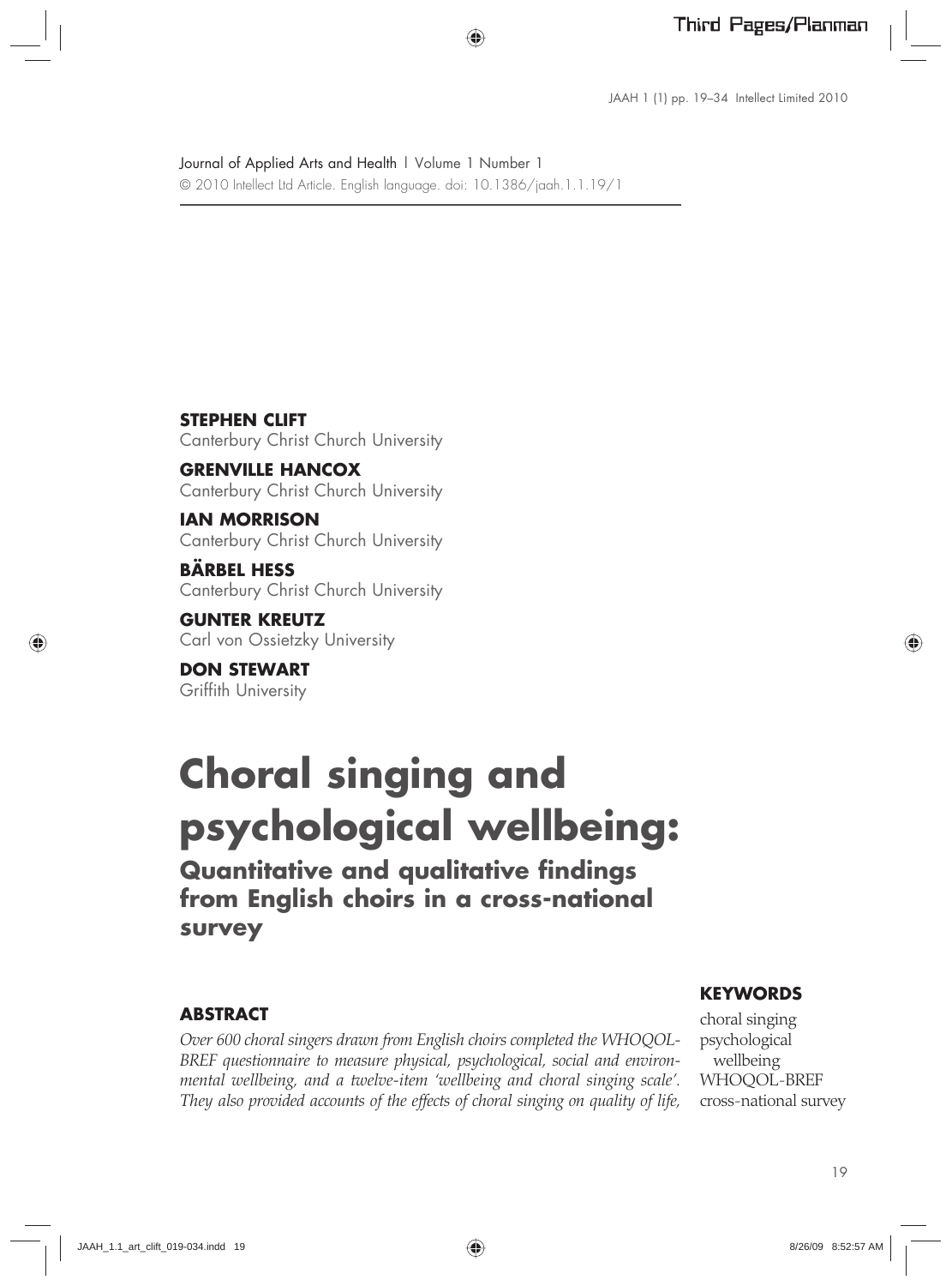*wellbeing and physical health in response to open questions. High average scores were found on all WHOQOL-BREF scales, and a high degree of consensus emerged on the positive benefits of choral singing. A significant sex difference was found on the choral singing scale, with women endorsing the*  wellbeing effects of singing more strongly than men. This finding replicates *the earlier result reported by Clift & Hancox (2001) in a pilot study with a single choral society. Low correlations were found between the WHOQOL-BREF psychological wellbeing scale and perceptions of wellbeing associated with singing. However, examination of written accounts to open questions from participants with relatively low psychological wellbeing and strong perceptions of positive benefits associated with choral singing served to identify four categories of significant personal and health challenges. They also revealed six 'generative mechanisms' by which singing may impact on wellbeing and health.*

#### **INTRODUCTION**

A recent systematic review (Clift, Hancox, Staricoff & Whitmore 2008) identified 35 research reports addressing connections between singing, wellbeing and health in non-clinical samples and contexts, published since the early 1960s. The literature is highly diverse theoretically and methodologically, and low levels of cross-citation indicate an academic field in an early stage of development. Nevertheless, a number of important findings have emerged from the more substantial studies undertaken to date.

A range of small scale qualitative studies using ethnographic, interview and focus group techniques with diverse samples have shown that singers commonly report a wide range of social, psychological, spiritual and health benefits associated with singing (e.g. Bailey & Davidson 2005; Silber 2005). These findings are supported by questionnaire surveys in which choral singers are asked to respond to a range of statements about the effects and benefits of singing. Beck, Cesario, Yousefi & Enamoto (2000), for example, report that 67% of semi-professional choral singers in their survey agreed or strongly agreed that 'Singing has contributed to my personal wellbeing'; Clift & Hancox (2001) report that 71% of singers in a university choral society agreed or strongly agreed that singing was beneficial for their 'mental wellbeing', and Hillman (2002) reports a significant perceived improvement in 'emotional wellbeing' among participants singing in a large community choir. A number of studies have also shown significant improvements in affective state after singing, using previously validated mood questionnaires (e.g. Kreutz, Bongard, Rohrmann, Grebe, Bastian & Hodapp 2004; Unwin, Kenny & Davis 2002).

On a more objective level, a range of studies has assessed the impact of singing on physiological variables assumed to have wellbeing and health implications. Several studies, for example, have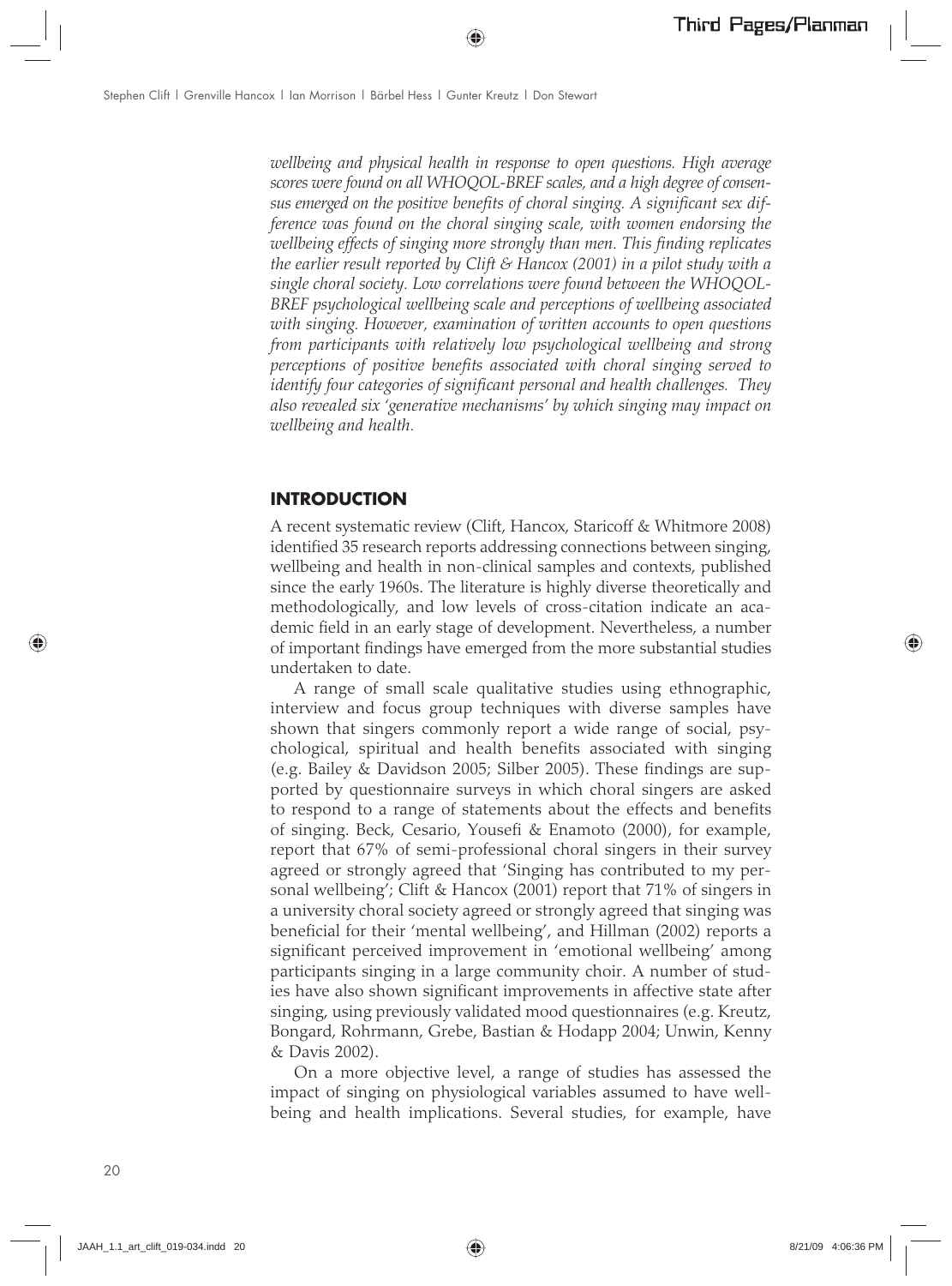assayed levels of immunoglobulin A in saliva taken from participants before and after singing, and reported significant increases, pointing to enhanced immune system activity (e.g. Beck et al. 2000; Kuhn 2002; Kreutz et al. 2004; Beck, Gottfried, Hall, Cisler & Bozeman 2006).

Few studies have employed standardised measures of wellbeing and health, or objective indicators of health status, in assessing the impact of active participation in singing. However, two quasi-experimental studies have reported positive health impacts from group singing for elderly people. Houston, McKee, Carroll & Marsh (1998) report significant reductions in assessed levels of anxiety and depression in nursing home residents using common standardised measures, following a four-week programme of singing, and Cohen, Perlstein, Chapline, Kelly, Firth & Simmens (2006) found significant improvements in both mental and physical health in a group of independent elderly people participating over one year in an especially established community choir.

Despite the interest of these studies empirically, many of them are small-scale and essentially exploratory and only one study has specifically built upon and independently replicated a previous study (Kreutz et al. 2004). Further major shortcomings in the literature are the lack of a common conceptual understanding of wellbeing and health, and the absence of a comprehensive theoretical framework that elucidates the key contextual factors and causally generative mechanisms through which singing can be beneficial for wellbeing and health (Harré 1972; Pawson & Tilley 1997).

The present study aims to address these shortcomings by building on the previous work of Clift & Hancox (2001) through a largescale, cross-national survey assessing choral singers' perceptions of the effects of singing in England, Germany and Australia.

In the earlier study, a structured questionnaire was used to assess experiences and perceived benefits associated with choral singing. This was developed on the basis of an initial qualitative survey, which gathered written accounts in response to open-ended questions. Factor analysis of the structured questionnaire data produced a six-factor solution, with a substantial initial factor concerned with 'wellbeing and relaxation.' A scale based on this first factor had high internal consistency, and a statistically significant sex difference was found – with women indicating a stronger sense of wellbeing associated with singing than men. Surprisingly, no other study identified in the systematic review, that included both sexes, reported comparisons between responses of men and women. Two specific objectives of the current study were to devise a new scale based on the first factor identified by the Clift & Hancox study, and to determine whether the sex difference found in this study was confirmed in larger cross-national investigation.

In terms of grounding the study in an established framework for conceptualising and measuring health and wellbeing, it was considered appropriate to work on the basis of the World Health Organization's definition of health (WHO 1946), and the WHO Quality of Life project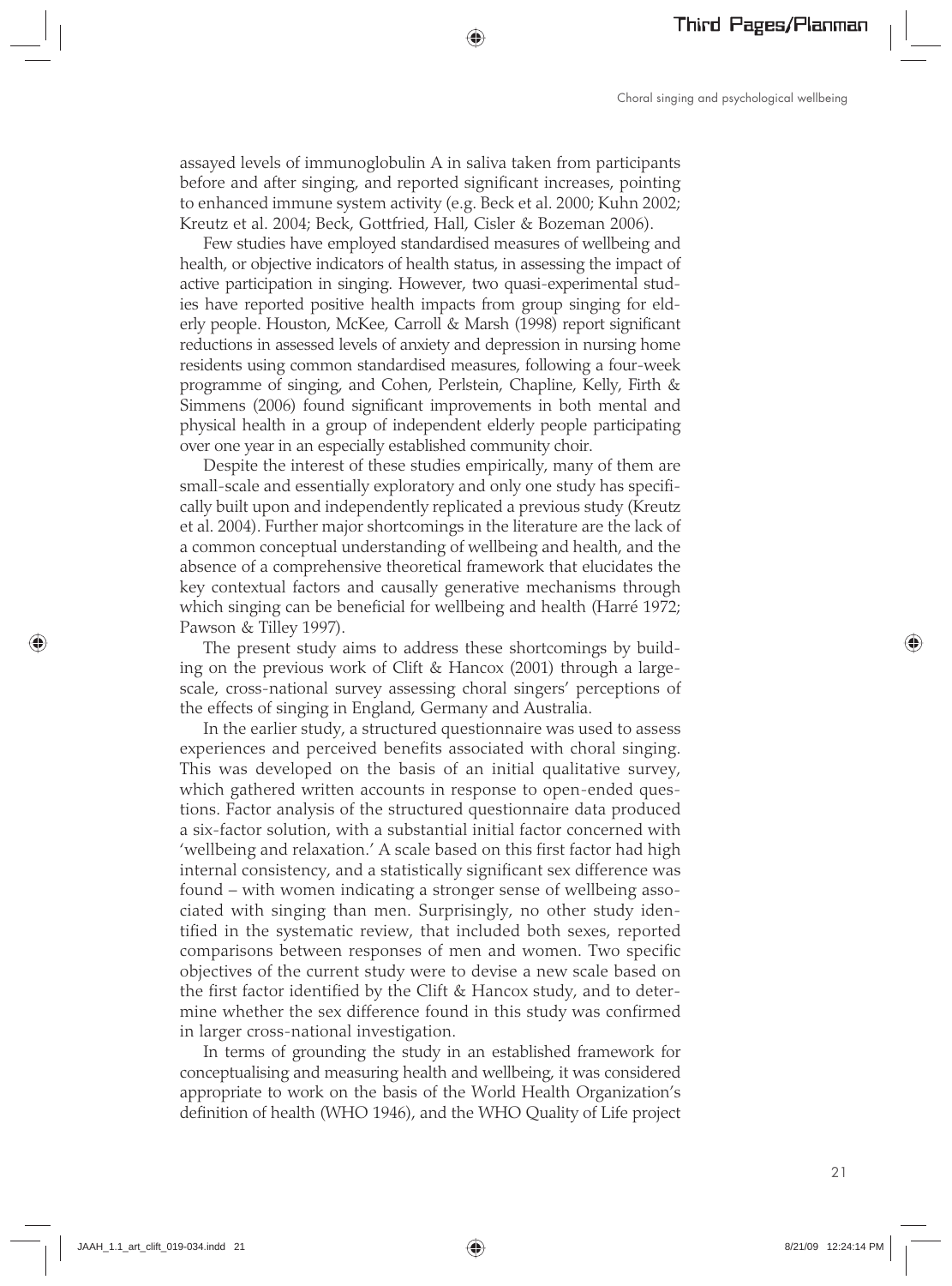(Power, Harper & Bullinger 1999). For the WHO, health is defined as follows: 'Health is a state of complete physical, mental and social wellbeing and not merely the absence of disease or infirmity' (WHO 1946). Quality of life is defined as: 'A person's perception of his/her position in life within the context of the culture and value systems in which they live, and in relation to their goals, expectations, standards, and concerns' (WHOQOL Group 1994).

The WHOQOL project has produced a range of validated quality of life instruments for use in cross-national research. The WHOQOL-BREF was developed for use in large-scale surveys to avoid too much demand on participants completing a lengthy questionnaire. A considerable body of research, in many different national contexts, has demonstrated high levels of factorial stability, internal consistency, reliability and discriminative validity. The WHOQOL-BREF was considered particularly appropriate for the current study as versions of the scale are available for use in the UK, Germany and Australia, and published data are available from previous studies with UK, German and Australian samples (see e.g. Skevington, Lofty & O'Connell 2004; Hawthorne, Herrman & Murphy 2006).

The present paper reports on findings from English choirs and choral societies participating in the study. A fuller account of the survey and findings from the three national groups can be found in Clift, Hancox, Morrison, Hess, Stewart & Kreutz (2008).

# **METHOD**

## *Aim*

To assess the relationships between perceived experiences and effects associated with choral singing and broader dimensions of healthrelated quality of life (as assessed by the WHOQOL-BREF) among singers in English choirs and choral societies.

# *Objectives*

- 1. To develop a new scale to assess experienced wellbeing effects associated with choral singing.
- 2. To examine differences between men and women in their experiences of singing using this scale.
- 3. To further explore the value of choral singing for wellbeing, drawing on qualitative accounts gathered through written answers to open questions.

# *Procedure*

Questionnaires were distributed to members of participating choirs at the start of rehearsals during May 2007 for completion at home and return in a sealed envelope at a subsequent rehearsal.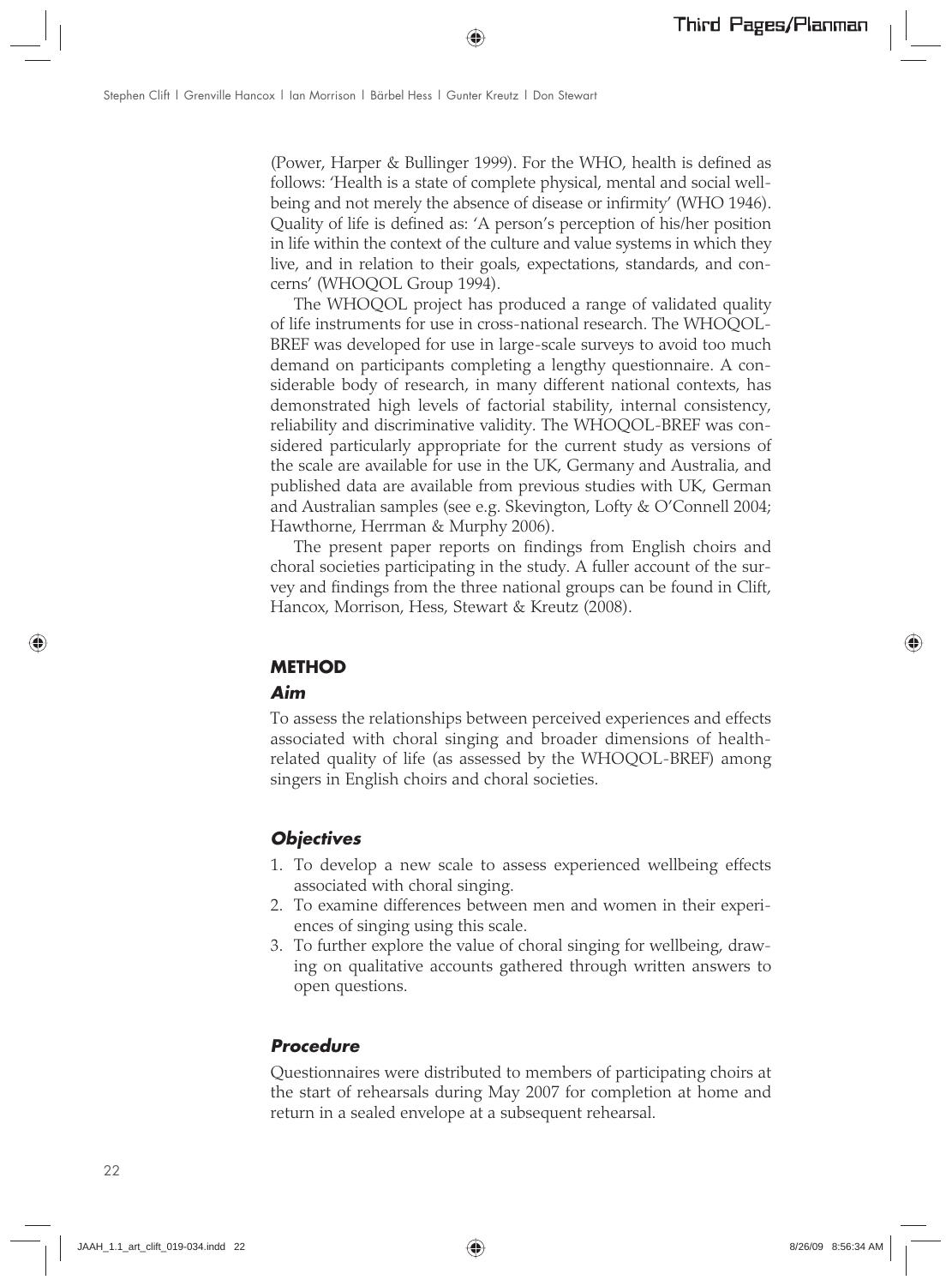### *Questionnaire*

The questionnaire contained three main sections.

Section 1 asked for personal data (e.g. sex, age, partnership status, employment) and experience of singing and music-making (e.g. time in the choir, ever auditioned, singing lessons).

Section 2 included three open questions on the effects of singing on quality of life, wellbeing and health, followed by a structured 24 item 'Effects of Choral Singing' questionnaire with a five-point 'agreedisagree' response format. The 24 statements on the effects of singing were based on instruments used in two previously published studies with choral societies. Clift & Hancox (2001) developed a questionnaire based on an initial detailed qualitative analysis of choral singers' views on the benefits of singing and impact on wellbeing and health. Analysis identified a substantial component concerned with 'wellbeing and relaxation'. The highest loading items on this component were selected for this survey instrument. Additional items were taken from the 'Singers' Emotional Experiences Scale' developed by Beck et al. (2000). All items used in the earlier studies were positively worded. To counteract possible response bias, half of the items included in the current survey instrument were positively worded, e.g.: 'I find singing helps me to relax and deal with the stresses of the day' and half were negatively worded e.g.: 'I wouldn't say that singing is an activity that has made me physically healthier'.

Section 3 contained the WHOQOL-BREF – the World Health Organization Quality of Life Questionnaire (short version). The WHOQOL-BREF consists of 24 questions answered on five-point scales, which serve to measure four dimensions of life quality: physical (e.g. How much do you need medical treatment to function in your daily life?), psychological (e.g. How much do you enjoy life?), social (e.g. How satisfied are you with the support you get from your friends?) and environmental (e.g. How satisfied are you with the conditions of your living place?).

#### *Sample*

The sample consisted of 591 choral singers drawn from eight choral societies and choirs in the South East and North East of England. Response rates by choir ranged from 50–70%. The sample was supplemented by a further 42 choral singers from across the South East of England acting as volunteers in the Silver Song Club Network (www. singforyourlife.org.uk), giving a sample of 633 choristers. See Figure 1 for an image of one of the participating choirs.

#### *Analysis*

Numerical data were analysed using SPSS PC+ Version 16. Given the finding of a significant sex difference in responses to choral singing found by Clift and Hancox, analyses were conducted separately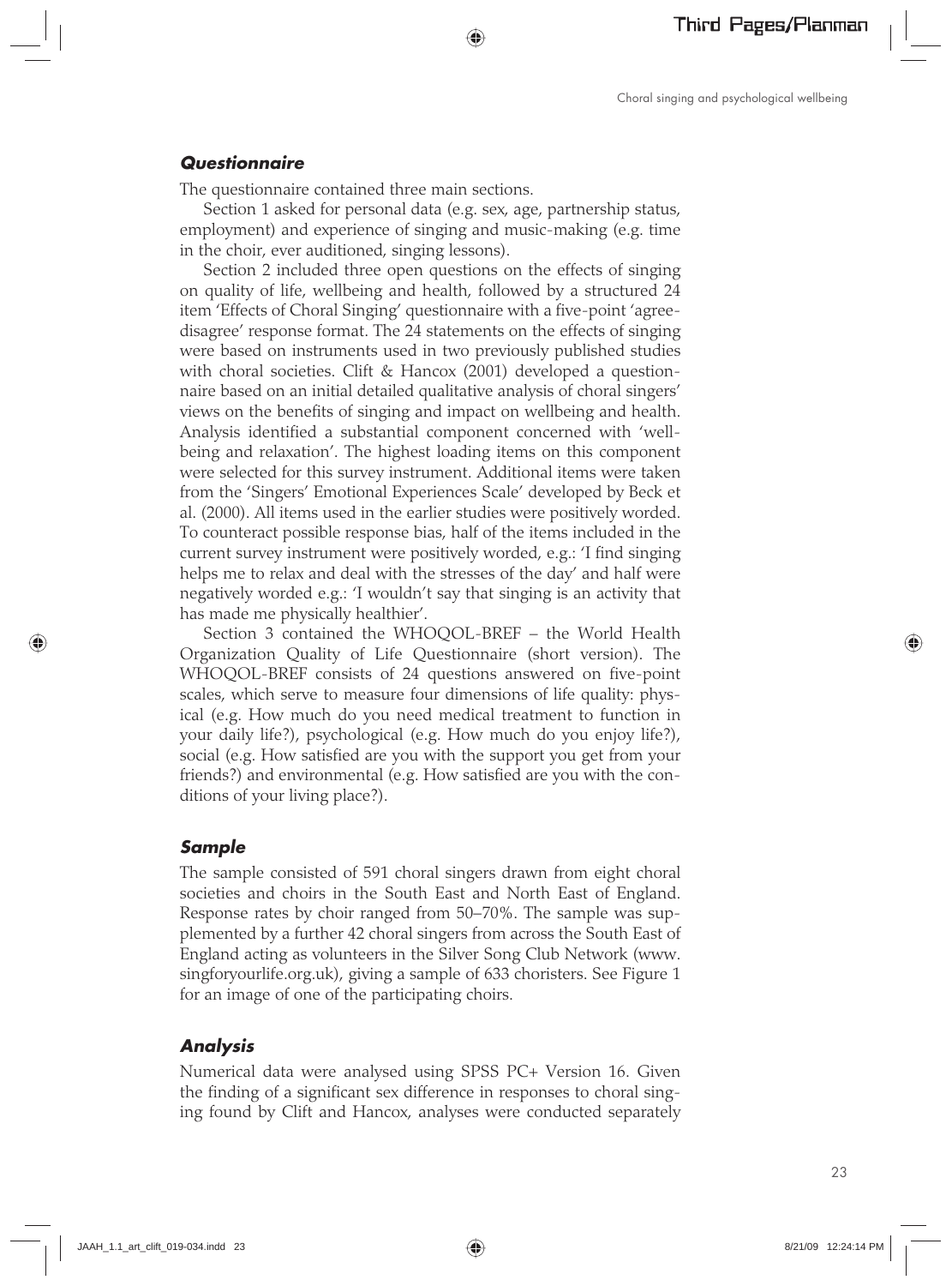

*Figure 1: The Silver Singers, The Sage Gateshead: one of the choirs participating in the English arm of the survey. (Reproduced with the permission of The Sage Gateshead, Silver Singers.)*

for men and women and for the total sample. Principal Components Analysis was used to analyse the structure of the choral singing items, resulting in a single perceived effects of choral singing scale. Pearson correlations were used to analyse the relationships between the singing scale and WHO measures. A preliminary qualitative analysis was undertaken with a small sub-sample of singers reporting high impact of singing on wellbeing, but low scores on the WHOQOL-BREF psychological wellbeing scale. Written answers to open questions on the questionnaire were analysed thematically to identify sources of challenge to wellbeing and potential mechanisms linking participation in singing with improved wellbeing and health.

#### **RESULTS**

The average age of choristers was relatively high (mean  $= 61$  years), and women outnumbered men 3:1 (77% versus 23%).

The 24 effects of choral singing items were subject to Principal Components Analysis separately for males and females and for the total sample. A strong first component emerged with substantial loadings from twelve items for each sex group (see Table 1). The main themes defining this factor were: improved mood, enhanced quality of life, greater happiness, stress reduction, and emotional wellbeing. Substantially the same pattern was found for males and females analysed separately. These twelve items (eight positive and four negative) were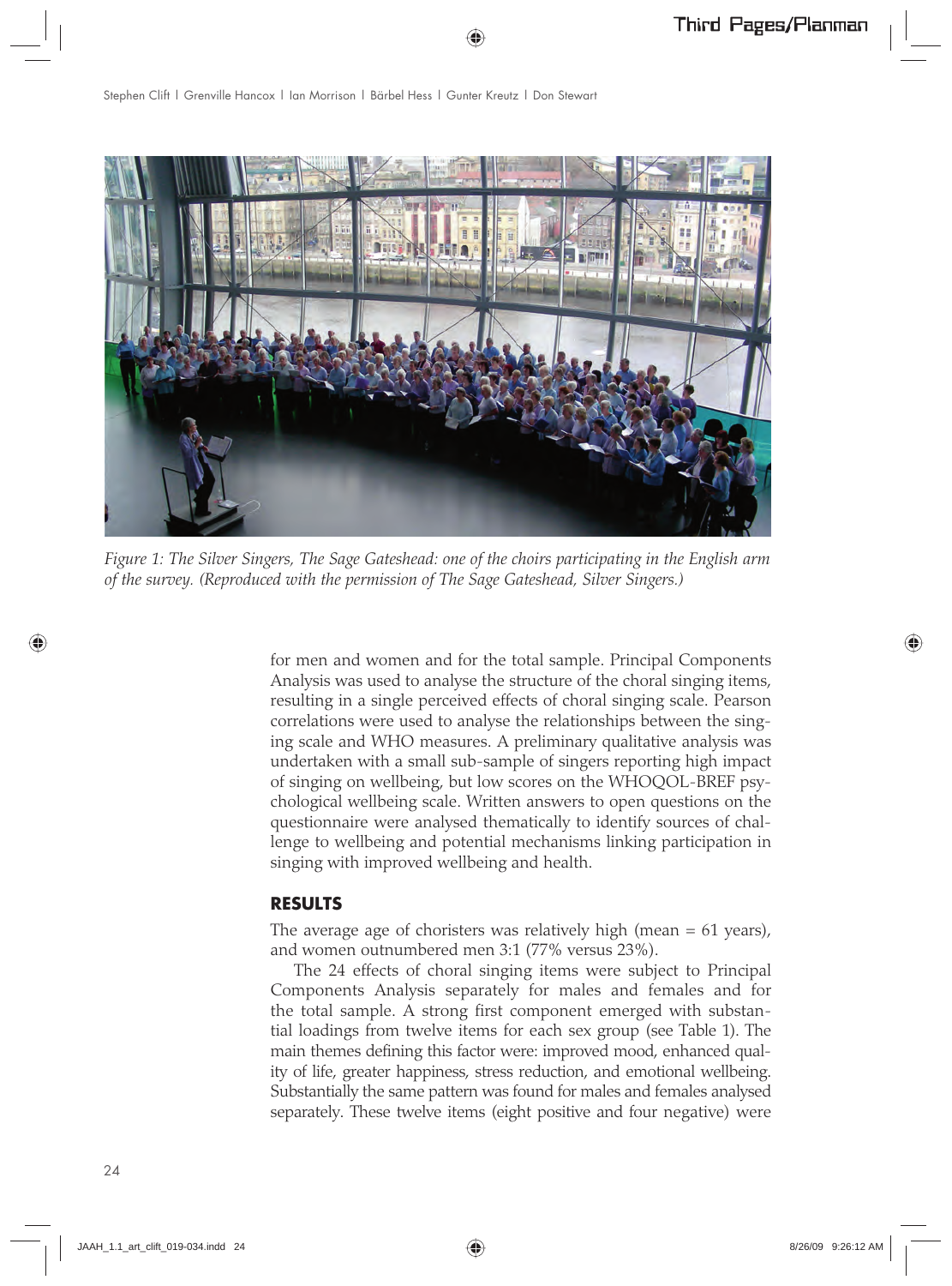|                                    | <b>Total</b><br>sample | <b>English</b><br>Men | <b>English</b><br>Women |
|------------------------------------|------------------------|-----------------------|-------------------------|
| Helps make me a happier person     | .76                    | .716                  | .78                     |
| Gives a positive attitude to life  | .75                    | .74                   | .74                     |
| Helps improve wellbeing            | .75                    | .68                   | .77                     |
| Releases negative feelings         | .75                    | .74                   | .75                     |
| A lot happier afterwards           | .74                    | .74                   | .73                     |
| Positively affects quality of life | .73                    | .66                   | .75                     |
| Mood more positive                 | .71                    | .68                   | .71                     |
| Doesn't give me a 'high'           | $-.71$                 | $-.71$                | $-.71$                  |
| Doesn't release negative feelings  | $-.70$                 | $-.72$                | $-.68$                  |
| Relaxing and helps with stress     | .68                    | .61                   | .70                     |
| Doesn't help emotional wellbeing   | $-.68$                 | $-.69$                | $-.68$                  |
| No deep significance               | $-.65$                 | $-.65$                | $-.65$                  |
| Variance accounted for             | 51.4%                  | 48.4%                 | 51.9%                   |

*Pair-wise deletion: Total Sample = 604–616; Men, N = 136–139; Women, N = 468–477.*

*Table 1: Effects of choral singing items first principal component.*

used to construct a single measure of the perceived effects of singing on wellbeing (Cronbach alpha 0.9 for both sexes). A large majority of choristers agreed or strongly agreed with the positive items, and disagreed or strongly disagreed with the negative items, so that while the scale has a potential range of 12 to 60, the actual range is from 27 to 60 with a mean of 49.7 and standard deviation of 6.8. The high scores on this scale confirm that a large majority of people singing in choral societies agree that the effects of singing are generally positive in terms of perceived enhancement of wellbeing. A significant sex difference was found, with women showing higher scores: men mean  $= 48.0$ , s.d.  $= 6.9$ ; women mean  $= 50.2$ , s.d.  $= 6.7$ ;  $t = -3.39$ ,  $p < 0.001$ (2-tailed). This finding replicates the earlier finding by Clift & Hancox (2001) in their initial study of a singing choral society.

The WHOQOL-BREF was scored in accordance with established procedures to give measures of physical, psychological, social and environmental quality of life. In line with previous research documenting satisfactory reliability and validity, Cronbach alpha values were very high for all scales, and mean scores on each scale were significantly lower for participants reporting 'long-term health problems' compared with those who did not (data not reported here – see Clift et al. 2008).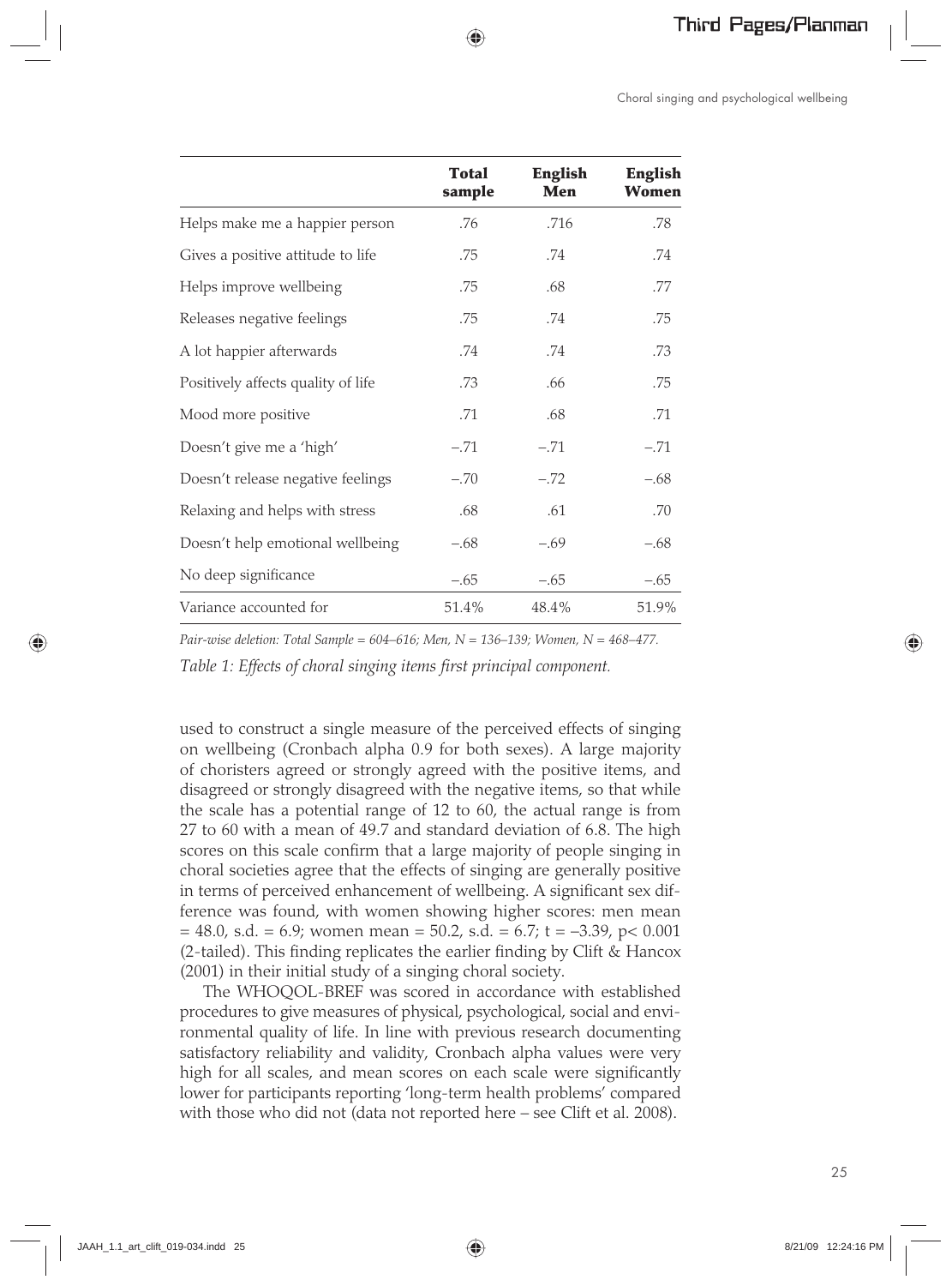|                            |            | <b>Effects of singing</b> |           |            |       |
|----------------------------|------------|---------------------------|-----------|------------|-------|
|                            |            | Low third                 | Mid third | High third | Total |
|                            | Low third  | 90                        | 57        | 58         | 205   |
| Psychological<br>wellbeing | Mid third  | 78                        | 51        | 70         | 199   |
|                            | High third | 34                        | 56        | 83         | 173   |
|                            | Total      | 202                       | 164       | 211        | 577   |

*Table 2: Cross tabulation of psychological wellbeing and effects of choral singing (English sample).*

The focus of interest in this paper is on the psychological scale, which is made up of six items scored from 1–6. The scale has a range of 6–30, with a midpoint of 18. A majority of people in the total sample scored well above 18 indicating good to excellent psychological wellbeing, but approximately 10 per cent of respondents had low scores which could indicate borderline/mild mental health difficulties. Interestingly, women scored slightly lower on this scale when compared with men: men mean =  $23.6$ , s.d. =  $2.7$ ; women mean =  $23.0$ , s.d. = 2.9;  $t = 2.13$ ,  $p < 0.05$  (2-tailed).

Given the sex differences apparent for the effects of choral singing scale and the WHO psychological scale, correlations between the two measures were calculated for sexes separately. A significant correlation emerged for women ( $r = 0.27$ ,  $p < 0.01$ ), but not for men. These results suggest that women with higher levels of general psychological wellbeing are more likely to express benefits from singing, but that this is not the case for men. However, the correlation for women is very low, with a shared variance of just under 7 per cent and the effective lack of a relationship suggests that some people with relatively low general psychological wellbeing nevertheless experience high levels of perceived benefit from singing. The converse may also be the case.

In order to explore this further, scores on the psychological wellbeing and effects of singing scales were recoded into three groups at the 33<sup>rd</sup> and 67<sup>th</sup> percentiles and then cross-tabulated. This gave nine fairly evenly sized sub-groups (Table 2). Respondents in the lowest third on the psychological wellbeing scale, and the highest third on the effects of singing scale were considered of particular interest for understanding the impact of singing on wellbeing  $(N = 58, 48$  women, 9 men, 1 sex not given). These participants essentially report a relatively low level of general psychological wellbeing as assessed by the WHOQOL-BREF, and yet report a strong wellbeing effect associated with their participation in choral singing. Their written accounts were examined for evidence of the factors which might explain their low level of wellbeing, and for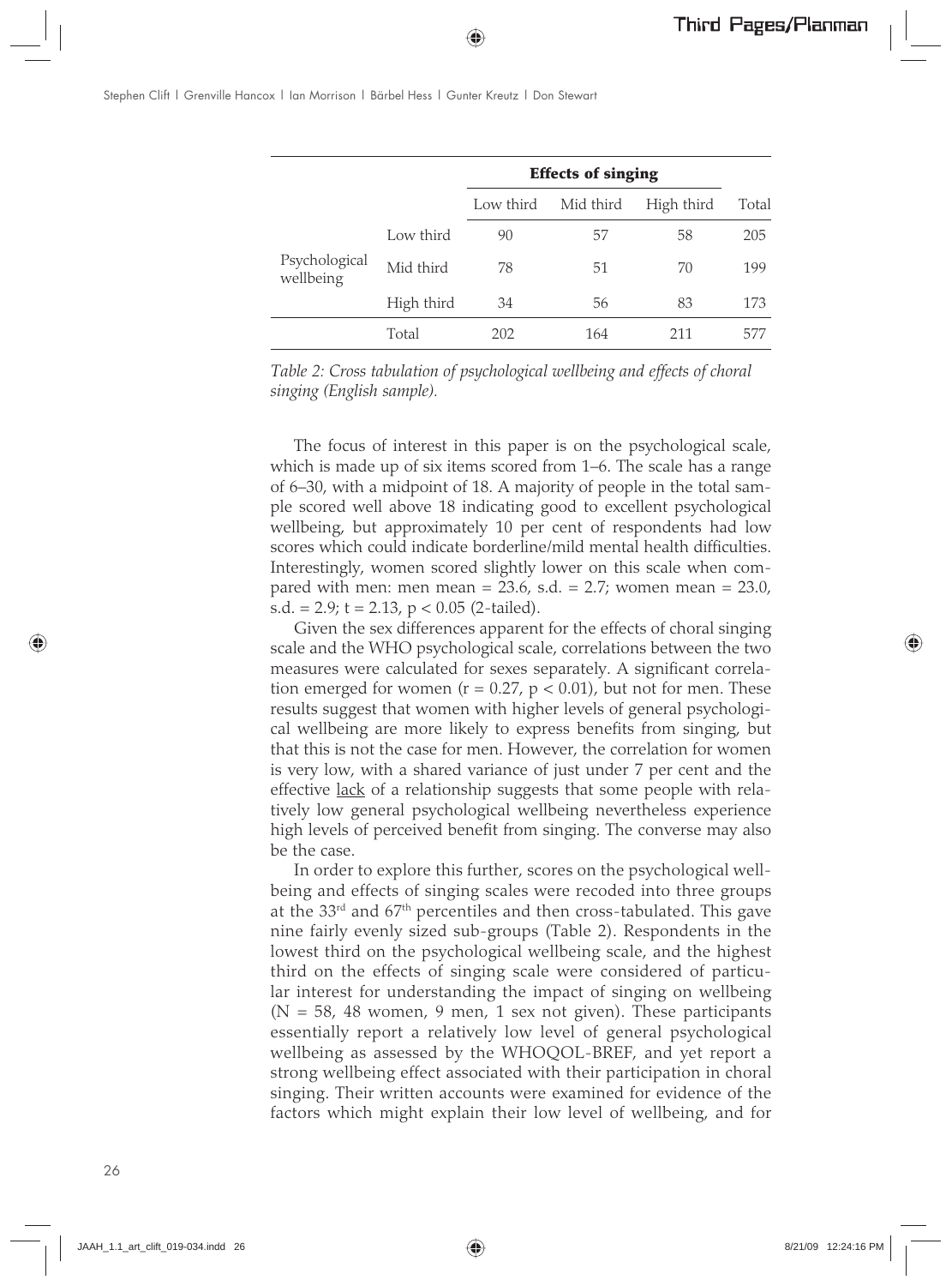insights into the ways in which singing may influence wellbeing in a positive way for this group.

## *Health and personal issues within this group*

The responses of this group to the open questions were examined to gain insights into their personal circumstances and the ways in which they accounted for the impact of singing on their wellbeing. From the information offered by this group, approximately one quarter stand out as having particular challenges in their lives. It should be born in mind that the questionnaire did not specifically ask participants to provide information on personal challenges in their lives, which could have a detrimental impact on their subjective wellbeing. The examples given below should therefore be understood as indicative of such challenges within this group rather than a definitive picture for the sub-sample. Such accounts are invaluable, however, for providing insights into the meaning of the quantitative data gathered, and for giving a concrete sense of a range of issues accounting for low psychological wellbeing scores.

Three people disclosed a history of mental health problems, and explained how singing helped in the process of recovery and sustaining a sense of mental wellbeing. The issues of self-esteem and self-belief are especially emphasised in the first example, and the second stresses the impact of singing on mood.

I have had to stop working due to an on-going medical condition (bi-polar disorder). I have had several episodes of this. Requiring varying lengths of time spent in hospital, followed by months of time needing support for depression and lack of self-confidence. Being a member of this particular choir has lifted my self-esteem again and restored self-belief.

Female, 54

Keeps me happy. Is an excellent hobby. Sociable activity. Need no special equipment – easy to carry voice around. I have clinical depression, so it really helps me (original emphasis).

Female, 36

Three people were affected by significant family/relationship problems, which were clearly a source of significant demand on their personal resources, and affected their own sense of psychological wellbeing. In the following examples, the effects of singing on mood, and the distraction it provides are mentioned.

As a carer of two relatives stricken with schizophrenia, have suffered from reactive depression. […] Having a pleasant start to the day knowing I shall meet like-minded people and enjoy music making, hopefully having a laugh along the way. Hearing the harmonies helps me forget family worries.

Female, 70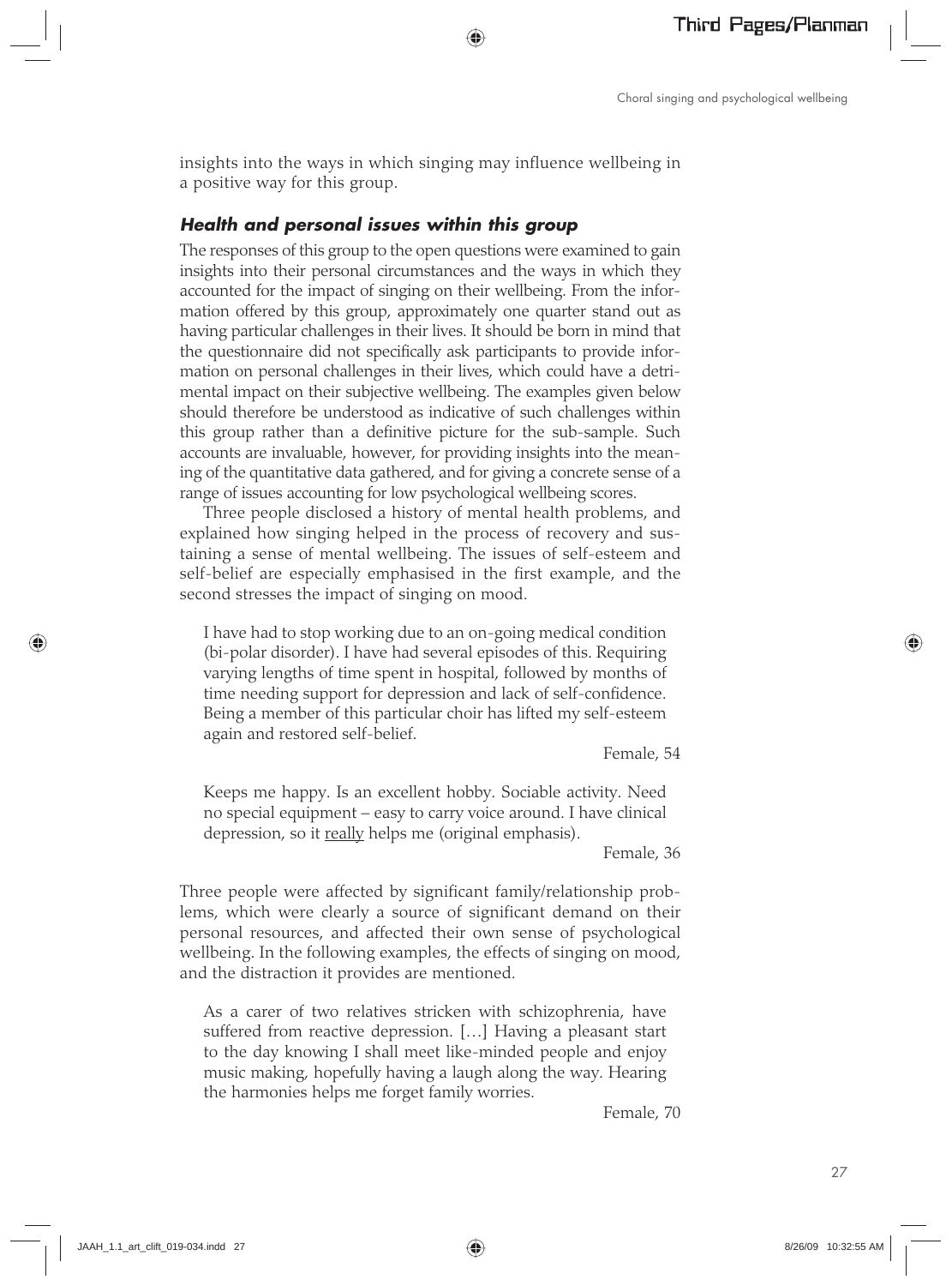Able to enjoy companionship and makes me feel I am able to do something. My husband is depressed and this helps me to 'keep going'. Lifts mood and helps to forget problems in life.

Female, 65

Seven people reported being affected by significant physical health issues or disability, which in turn clearly impacted on their psychological wellbeing. The following accounts provide tangible examples of the interplay between body and mind – physical and mental wellbeing – and point to important ways in which the activity of singing can be beneficial in the processes of recovery and rehabilitation.

It plays a significant part in my emotional health and wellbeing. I find music uplifting. When recovering from a major stroke, singing was one of the ways of lifting my spirits out of depression.

Male, 65

Satisfies a love of music, improves social interaction. Recently gave me the opportunity to perform in New York's Carnegie Hall. Increased social life. Singing with 'Silver Song Group' is very satisfying i.e. helping people older or less fortunate than I to enjoy a slightly better quality of life if only for a couple of hours. I suffer from a lung problem and singing is a useful exercise.

> Male, 72 (chronic obstructive pulmonary disease, blood pressure, cholesterol and allergy/ sinus problems, all treated by medication)

Three people had been recently bereaved and this is, of course, to be expected given the high average age of participants in the sample. The sense of social and emotional support which membership of a choir, and other musical groups, can provide following the loss of a significant person is very tangibly expressed in the following accounts.

My husband died 3 months ago so all the questions about negative feelings etc. are distorted by this fact. One of the greatest supports in my life at this difficult time is the Silver Singers and the other silver activities – ukulele, guitar, ocarina/ tin whistle. I think choral singing is fantastic for emotional health.

Female, 64

In today's world, choral singing offers people one outlet from stress and worry. It is an experience not to be missed, and has helped me through the recent loss of my daughter.

Female, 59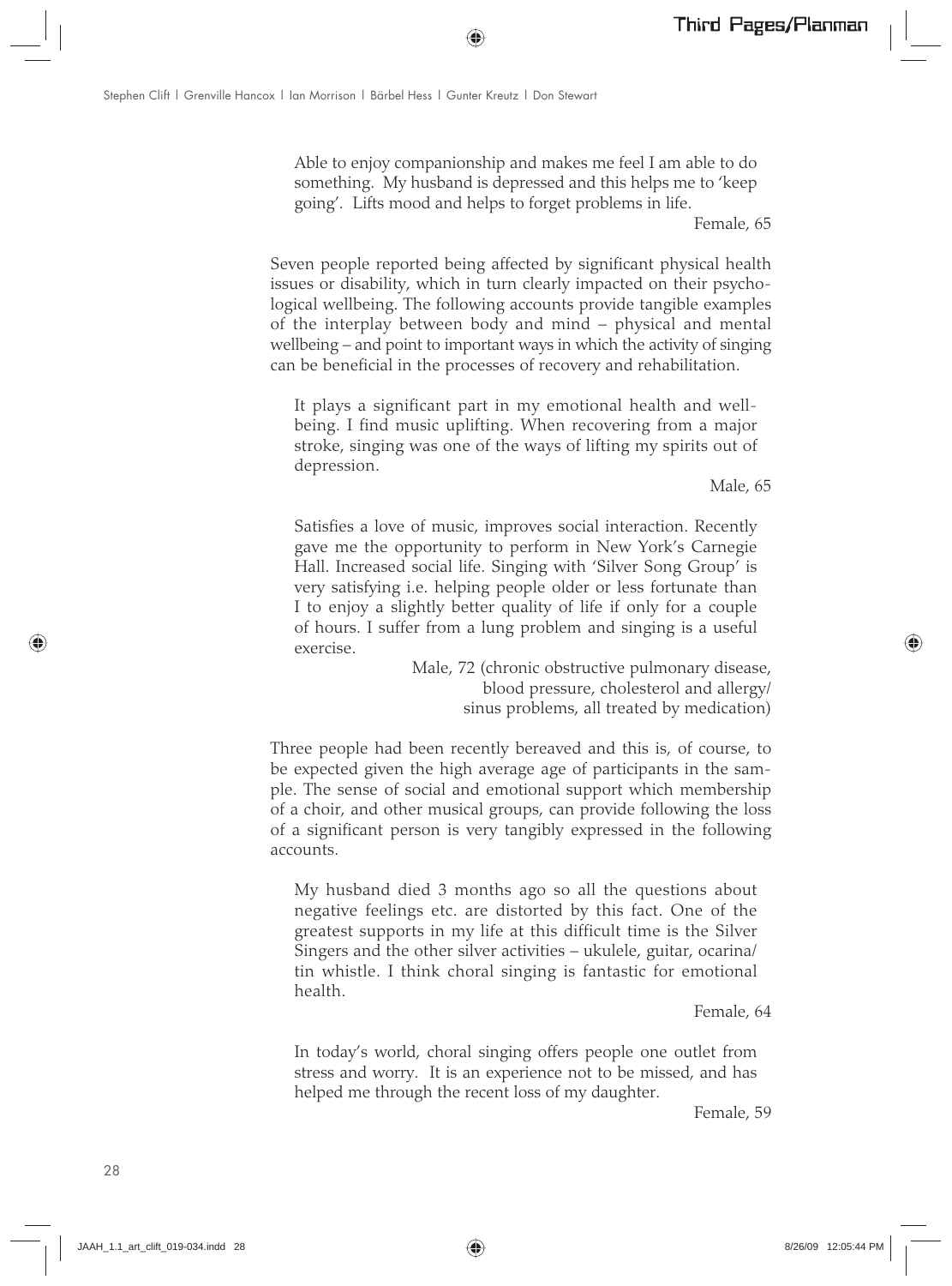# *Generative mechanisms linking singing with wellbeing*

The accounts given by this group are also replete with intuitive hypotheses regarding generative mechanisms linking choral singing with wellbeing and health. A common thread running through these 'lay constructions' is the idea that various component elements of singing, and also being part of a singing group, exert a counteractive influence on factors potentially detrimental to wellbeing and health. Six commonly recurring proposed mechanisms are identified here with illustrative quotations.

*Choral singing engenders happiness and raised spirits, which counteract feelings of sadness and depression.* In the first example, the linkage is also made between experiences of happiness and health and wellbeing more broadly. The second account suggests that when singing 'you cannot be sad for long'; this highlights the process of counteraction at play in mood and emotional states.

I am never happier than when I am singing. This can only have a positive effect on my health and wellbeing.

Female, 69

When you sing, you cannot be sad for long. It really lifts your spirits. Being in a choir means you are in a team – you all help each other which gives tremendous satisfaction.

Female, 52

*Singing involves focused concentration, which blocks preoccupation with sources of worry.* Singing is therefore a source of distraction from ongoing concerns, and participants commonly referred to being able to forget any troubles they had, at least for a short time, while singing.

Singing in a choir puts troubles 'on hold', as concentrating on the music requires all one's attention.

Female, 65

Imperative to my wellbeing. It lifts me out of ongoing stresses, and calls for attention to numerous details thereby absorbing me completely.

Female, 54

*Singing involves deep controlled breathing, which counteracts anxiety.* It is obvious that singing as an activity is powered by the lungs, and promotes conscious awareness of depth and control of breathing. Breathing is also highly responsive to emotional states, and anxiety and stress can lead to rapid and shallow breathing, and relaxation can be induced by making an effort to breathe more deeply and slowly. The following respondents recognise the importance of this connection between breathing and emotion, and the second account is interesting in highlighting the use made of controlled breathing exercises in the control of anxiety in daily life.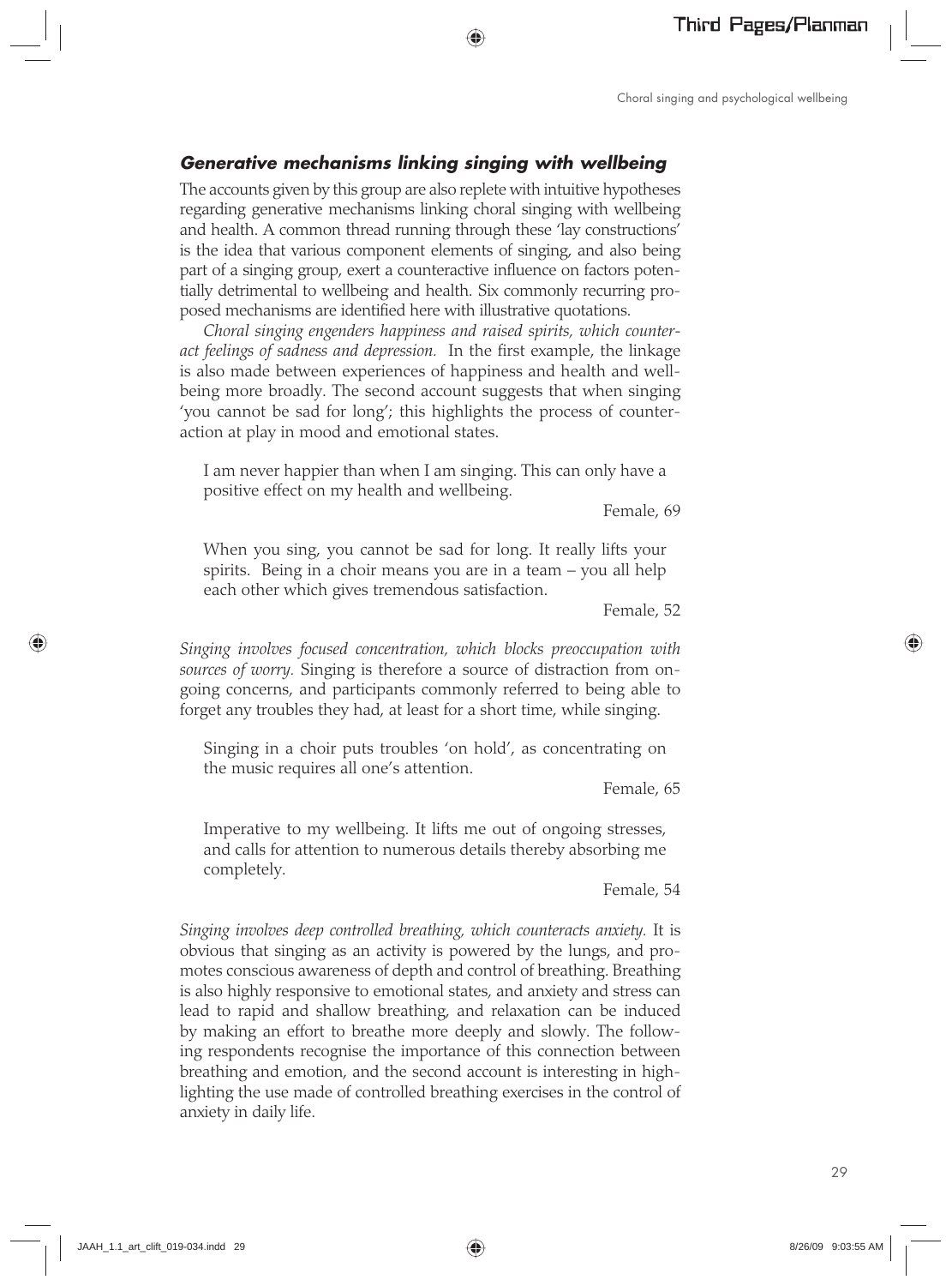Deep breathing, essential for singing, is one method of helping with signs of anxiety and stress.

Female, 70

Lung capacity and stamina much greater. Made me use breathing exercises as a technique to reduce anxiety when in distressing situations.

> Female, 65 (with chronic back and leg pain due to a road traffic accident ten years ago)

*Choral singing offers a sense of social support and friendship, which ameliorate feelings of isolation and loneliness.* Just as singing is inherently dependent upon breathing, so membership of a group is intrinsic to choral singing, and group membership per se can be helpful in promoting a sense of wellbeing, as the following examples show.

The effect of singing with a group helps to make friends, so this has widened my horizons quite a bit, and gets me out and about more. The support you receive from other people helps in general wellbeing.

Female, 78

The choir has been a lifesaver for me. I live alone and have no family. I belong to two choirs and enjoy them both.

Female, 69

*Choral singing involves education and learning, which keeps the mind active and counteracts decline of cognitive functions.* This factor is especially important given the high average age of the participants, and the following accounts highlight how significant singing can be in keeping 'the brain active'.

I think it is good at this age, to learn and remember new words every week, keeping the brain active, in all, it gives you something to look forward to, and aim for, when everyone else thinks you're passed it! […] You feel that you're more than somebody's old Gran! It has a great effect, and it keeps you young, and to make the best of your appearance.

Female, 68

Apart from the relaxation benefits, I believe that for me, aged 57, keeping the brain active and having to concentrate for long periods will delay if not completely prevent senile dementia!

Female, 57

*Choral singing involves a regular commitment to attend rehearsal, which motivates people to avoid being physically inactive.* The motivational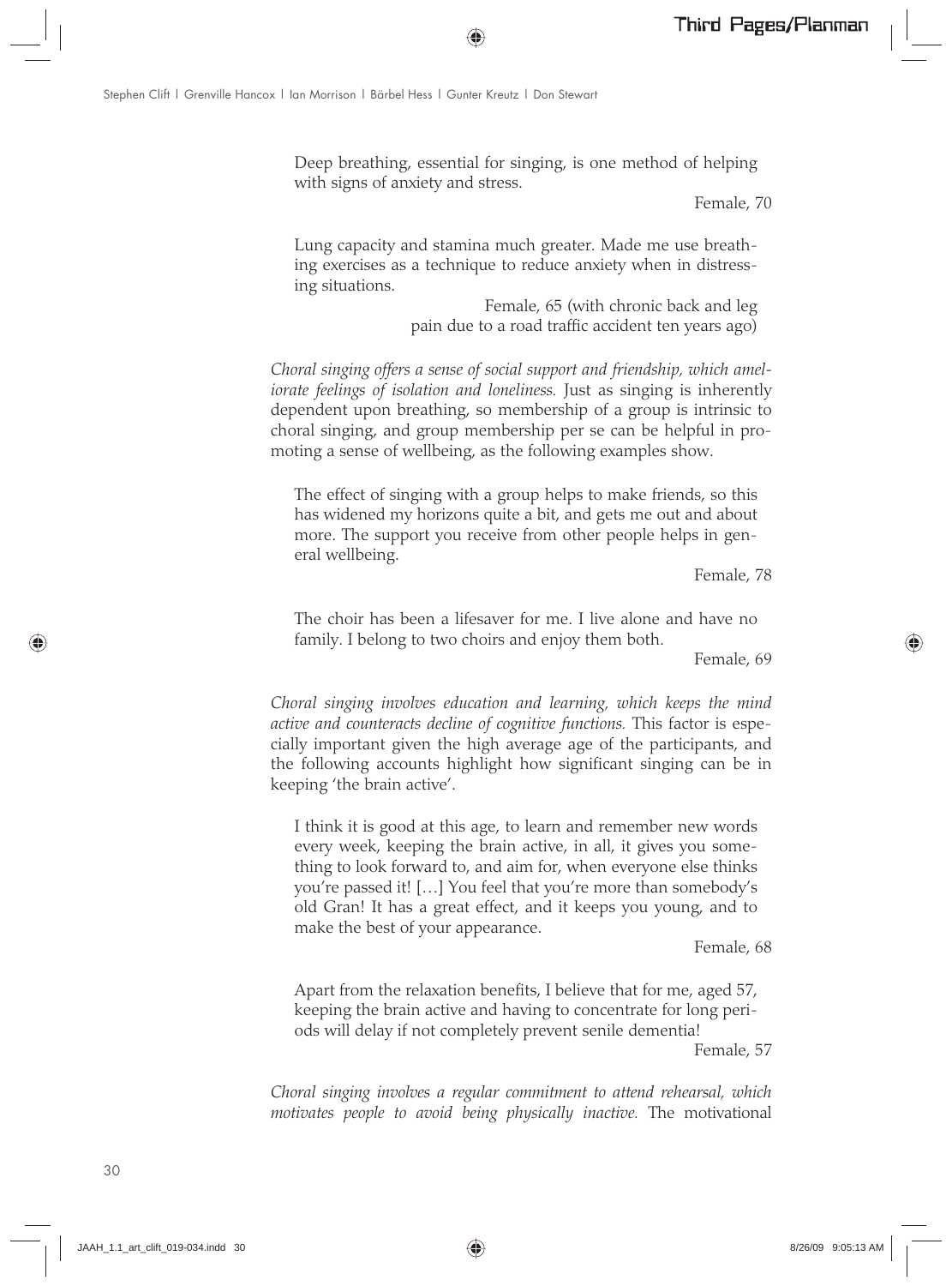aspects of being a member of a group committed to practicing in order to achieve a good standard in performance are highlighted in the following accounts.

Making the effort to attend choir practice on wet, cold evenings instead of watching TV must be better for health.

Female, 69

It makes me get up in the morning [rehearsals are during the day] and puts me in a good mood for the rest of the day and makes me more alert.

Female, 65

#### **DISCUSSION**

A small number of previous studies have documented potential wellbeing and health benefits associated with group singing. These earlier studies are diverse and often small-scale and exploratory, with little consensus in theoretical perspectives and appropriate measures, and include only one example of a planned replication to validate previous findings (Kreutz et al. 2004).

This study contributes to a process of addressing these shortcomings by undertaking a large-scale, cross-national survey of singers in choirs in England, Germany and Australia, based on the WHO definition of health, and using a rigorously developed cross-national instrument for assessing health-related quality of life, the WHOQOL-BREF. It builds upon the earlier surveys of Clift & Hancox (2001) and Beck et al. (2000) in producing a simple and reliable measure of the perceived effects of choral singing on wellbeing. Choristers' perceptions of the effects of choral singing can therefore be examined in relation to a broader validated framework for the assessment of wellbeing in four dimensions.

In this paper an analysis of data from over 600 English choristers is presented. The results confirm previous findings from Clift & Hancox, (2001) and Beck et al*.* (2000) that a large majority of choristers perceive the experience of singing to be a positive and beneficial one. In itself this is not too surprising given that choral singing is a voluntary activity people undertake through a love of music and the pleasure they derive from it. Nevertheless, there is considerable variation in the extent to which singers endorse the idea that singing has benefits for their wellbeing and even health, and an interesting finding from the survey is that such perceptions are gendered, with women significantly more likely to report benefits compared with men. This difference, originally reported by Clift & Hancox (2001), has not been explored in any of the previous research on singing and wellbeing, even where samples have included both men and women. The finding may contribute to understanding why choral societies commonly have more female members than males, and should certainly be a focus for further research.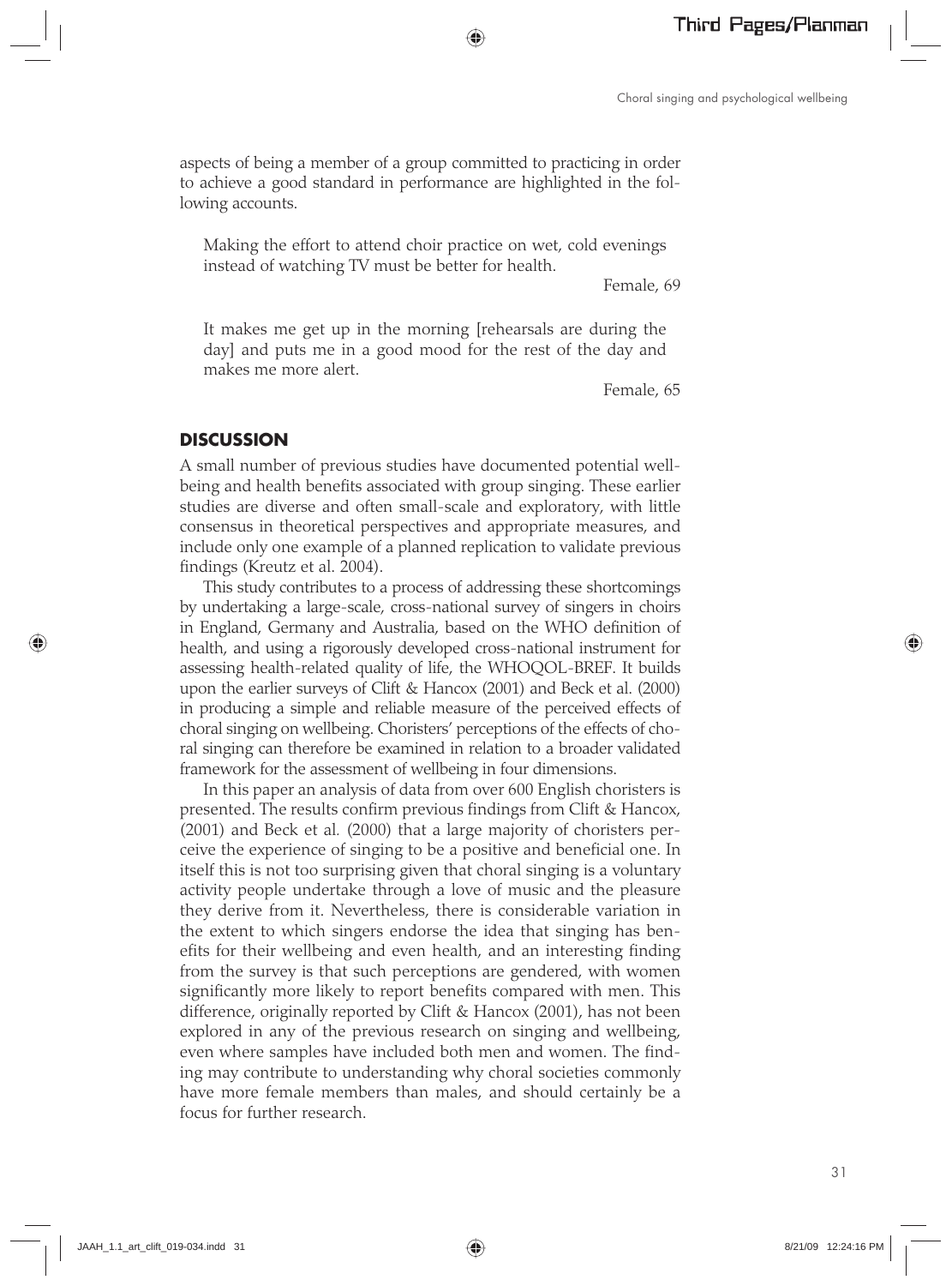The findings from the WHOQOL-BREF also demonstrate that a large majority of singers rate their quality of life as good or better. However, a minority do give low scores, which indicate that they are not satisfied with their quality of life. For the WHO psychological wellbeing scale, approximately 10 per cent of the sample scored below the scale's midpoint; this suggests that they may be coping with significant challenges to their mental wellbeing. A small gender difference emerges on this scale with women reporting lower average levels of wellbeing. This is in line with previous large-scale normative studies using the WHOQOL-BREF, which report significantly lower means for women compared with men on this scale (Skevington et al. 2004).

When choristers' perceptions of the effects of singing are examined in relation to the WHO psychological scale, a statistically significant correlation emerges for women only, but the value is very low with 7 per cent shared variance. For both sexes, therefore, the two scales show a high degree of independence. This is interesting because it implies, for instance, that some choristers with relatively low WHO scores are nevertheless strongly endorsing benefits from choral singing.

This was pursued by identifying those choristers in the bottom third of the WHO psychological score range, but with choral singing scale scores in the top third of the range  $(N = 58)$ , and then examining the qualitative data gathered for insights into their personal health circumstances, and the ways in which they explained their experience of the positive impacts of choral singing.

At this point the results begin to come to life as many participants in this group disclosed personal challenges in their lives that have clearly compromised their general sense of wellbeing. Nevertheless, it is also clear that participation in singing has been of considerable benefit to them, in diverse ways, depending upon their particular circumstances and difficulties. More importantly, however, the choristers' accounts provide valuable insights into various generative mechanisms (Harré 1972) that can serve to promote a sense of wellbeing, by counteracting processes potentially detrimental to health.

This paper reports on a small fraction of the qualitative data gathered in this study, and further analysis will reveal whether the quantitative patterns and issues emerging from this preliminary analysis are found among choristers in German and Australian choirs too. A fuller, systematic analysis of the qualitative data is underway using the MAXQDA2007 software package for qualitative data analysis (see: http://www.maxqda.com/). Guided by a realist philosophical perspective, this analysis is focused towards constructing a grounded theory account of 'context-mechanism-outcome configurations' (Pawson & Tilley 1997), which can explain the power of singing in maintaining and promoting wellbeing and health, and provide a foundation for further research.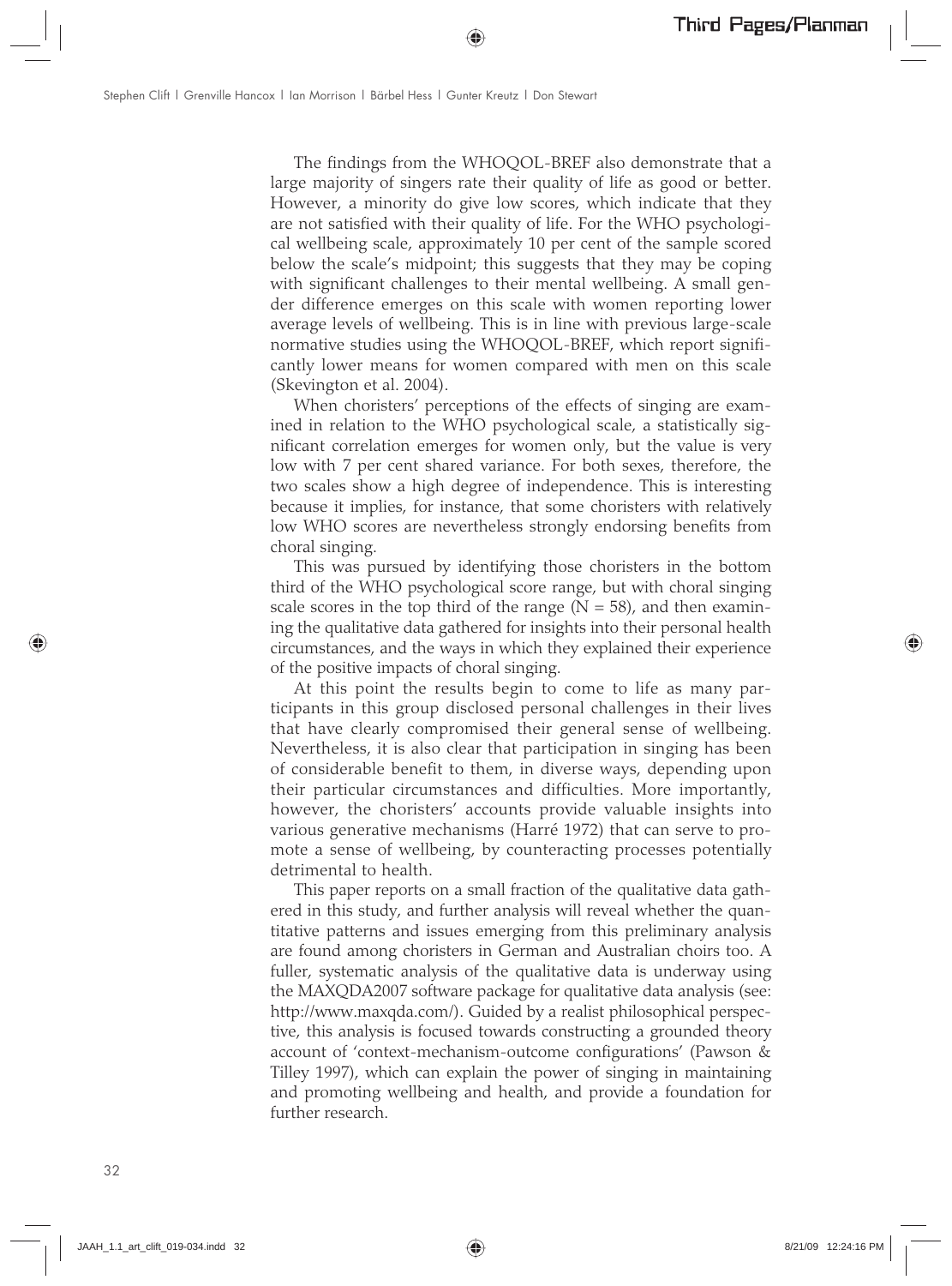#### **REFERENCES**

- Bailey, B. A. and Davidson, J. W. (2005), 'Effects of group singing and performance for marginalized and middle-class singers', *Psychology of Music*, 33:3, pp. 269–303.
- Beck, R. J., Cesario, T. C., Yousefi, A. and Enamoto, H. (2000), 'Choral singing, performance perception, and immune system changes in salivary immunoglobulin A and cortisol', *Music Perception*, 18:1, pp. 87–106.
- Beck, R. J., Gottfried, T. L., Hall, D. J., Cisler, C. A. and Bozeman, K. W. (2006), 'Supporting the health of college solo singers: the relationship of positive emotions and stress to changes in salivary IgA and cortisol during singing', *Journal of Learning through the Arts: A Research Journal on Arts Integration in Schools and Communities*, 2:1, article 19.
- Clift, S. M. and Hancox, G. (2001), 'The perceived benefits of singing: findings from preliminary surveys of a university college choral society', *Journal of the Royal Society for the Promotion of Health*, 121:4, pp. 248–256.
- Clift, S. M., Hancox, G., Morrison, I., Hess, B., Stewart, D. and Kreutz, G. (2008), 'Choral Singing, Wellbeing and Health: Findings from a Cross-national Survey', Canterbury: Canterbury Christ Church University, pp. 1–82, available at: http://www.canterbury.ac.uk/centres/sidney-de-haan-research/. Accessed 4 June 2009.
- Clift, S. M., Hancox, G., Staricoff, R., Whitmore, C., with Morrison, I. and Raisbeck, M. (2008), 'Singing and Health: A Systematic Mapping and Review of Non-Clinical Studies', Canterbury: Canterbury Christ Church University, pp. 1–135, available at: http://www.canterbury.ac.uk/centres/ sidney-de-haan-research/. Accessed 4 June 2009.
- Cohen, G. D., Perlstein, S., Chapline, J., Kelly, J., Firth, K. M. and Simmens, S. (2006), 'The impact of professionally conducted cultural programs on the physical health, mental health, and social functioning of older adults', *The Gerontologist*, 46:6, pp. 726–734.
- Harré, R. (1972), *The Philosophies of Science*, Oxford: Oxford University Press.
- Hawthorne, G., Herrman, H. and Murphy, B. (2006), 'Interpreting the WHOQOL- Bref: Preliminary population norms and effect sizes', *Social Indicators Research*, 77:1, pp. 37–59.
- Hillman, S. (2002), 'Participatory singing for older people: a perception of benefit', *Health Education*, 102:4, pp. 163–171.
- Houston, D. M., McKee, K. J., Carroll, L. and Marsh, H. (1998), 'Using humour to promote psychological wellbeing in residential homes for older people', *Aging and Mental Health*, 2:4, pp. 328–332.
- Kreutz, G., Bongard, S., Rohrmann, S., Grebe, D., Bastian, H. G. and Hodapp, V. (2004), 'Effects of choir singing or listening on secretory immunoglobulin A, cortisol and emotional state', *Journal of Behavioral Medicine*, 27:6, pp. 623–635.
- Kuhn, D. (2002), 'The effects of active and passive participation in musical activity on the immune system as measured by salivary immunoglobulin A (SigA)', *Journal of Music Therapy*, 39:1, pp. 30–39.
- Pawson. R. and Tilley, N. (1997), *Realistic Evaluation*, London: Sage.
- Power, M., Harper, A., Bullinger, M. & The World Health Organization Quality of Life Group (1999), 'The World Health Organization WHOQOL-100: tests of the universality of quality of life in 15 different cultural groups worldwide', *Health Psychology,* 18:5, pp. 495–505.
- Silber, L. (2005), 'Bars behind bars: the impact of a women's prison choir on social harmony', *Music Education Research*, 7:2, pp. 251–271.